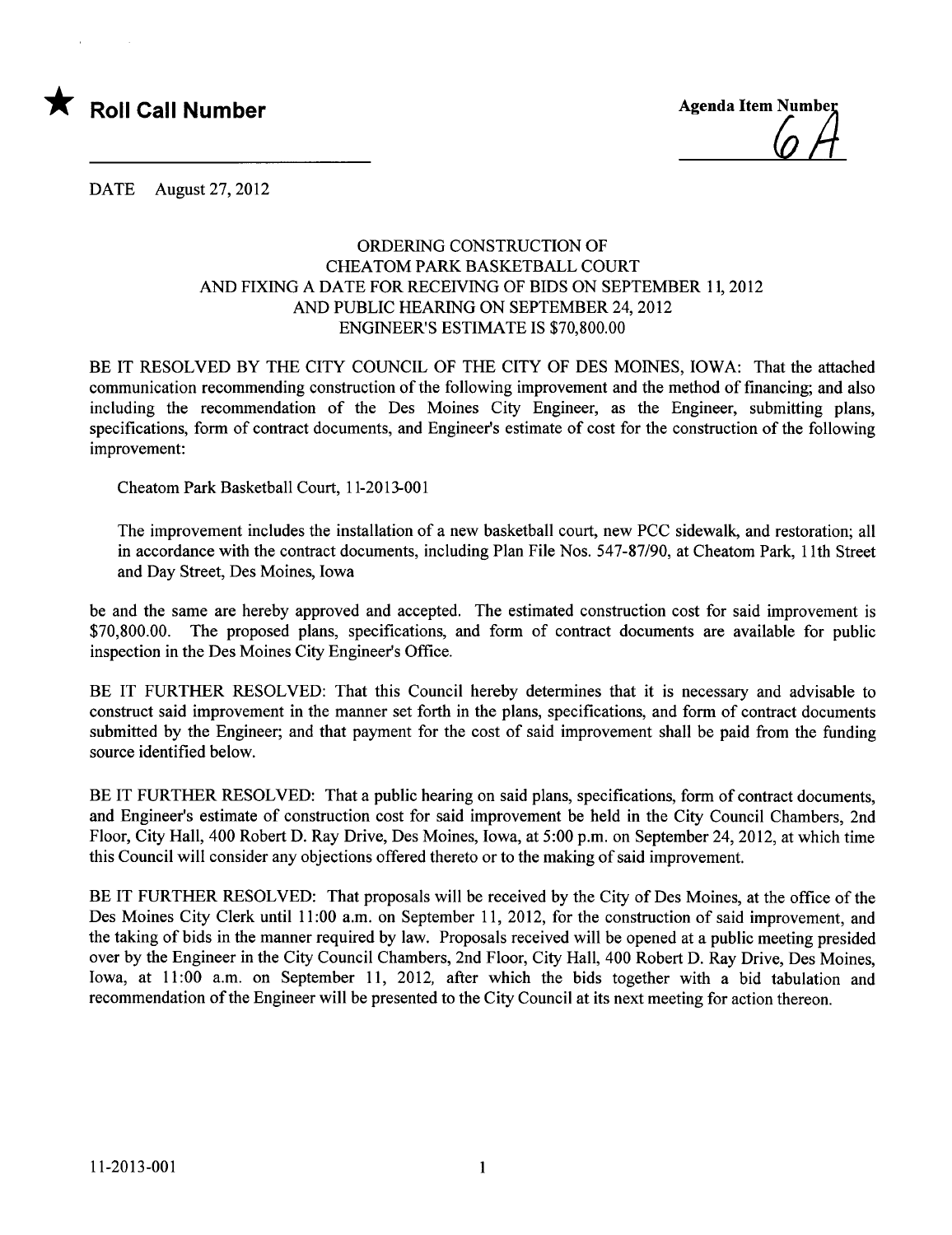the Roll Call Number Agenda Item Number Agenda Item Number



DATE August 27, 2012

BE IT FURTHER RESOLVED: That an appropriate Notice to Bidders and Notice of Public Hearing for said improvement be published in the Des Moines Register as provided and directed by Chapter 26 and/or 314, Code of Iowa.

(City Council Communication Number  $12 - 456$  attached.)

Moved by to adopt.

FORM APPROVED:

Kathleen Vanderpool Deputy City Attorney

**FUNDS AVAILABLE** 

Scott E. Sanders Des Moines Finance Director

Des Moines Finance Director

Funding Source: 2012-2013 CIP, Page Park - 14, Park Improvements, PKS137, Being: ~\$20,000 National Recreation and Park Association grant provided through The Sprite Spark Parks Program (The Coca-Cola Company), with the remaining \$50,800 from PKS137, G.O. Bonds

| <b>COUNCIL ACTION</b> | <b>YEAS</b> | <b>NAYS</b> | <b>PASS</b> | <b>ABSENT</b>   | I, Diane Rauh, O    |
|-----------------------|-------------|-------------|-------------|-----------------|---------------------|
| <b>COWNIE</b>         |             |             |             |                 | certify that at a   |
| <b>COLEMAN</b>        |             |             |             |                 | above date, amo     |
| <b>GRIESS</b>         |             |             |             |                 | adopted.            |
| <b>HENSLEY</b>        |             |             |             |                 |                     |
| <b>MAHAFFEY</b>       |             |             |             |                 | <b>IN WITNESS V</b> |
| <b>MEYER</b>          |             |             |             |                 | and affixed my      |
| <b>MOORE</b>          |             |             |             |                 | written.            |
| <b>TOTAL</b>          |             |             |             |                 |                     |
| <b>MOTION CARRIED</b> |             |             |             | <b>APPROVED</b> |                     |
|                       |             |             |             |                 |                     |
|                       |             |             |             |                 |                     |
|                       |             |             |             | Mayor           |                     |
|                       |             |             |             |                 |                     |

City Clerk of said City Council, hereby meeting of the City Council, held on the ong other proceedings the above was

WHEREOF, I have hereunto set my hand seal the day and year first above

11-2013-001 2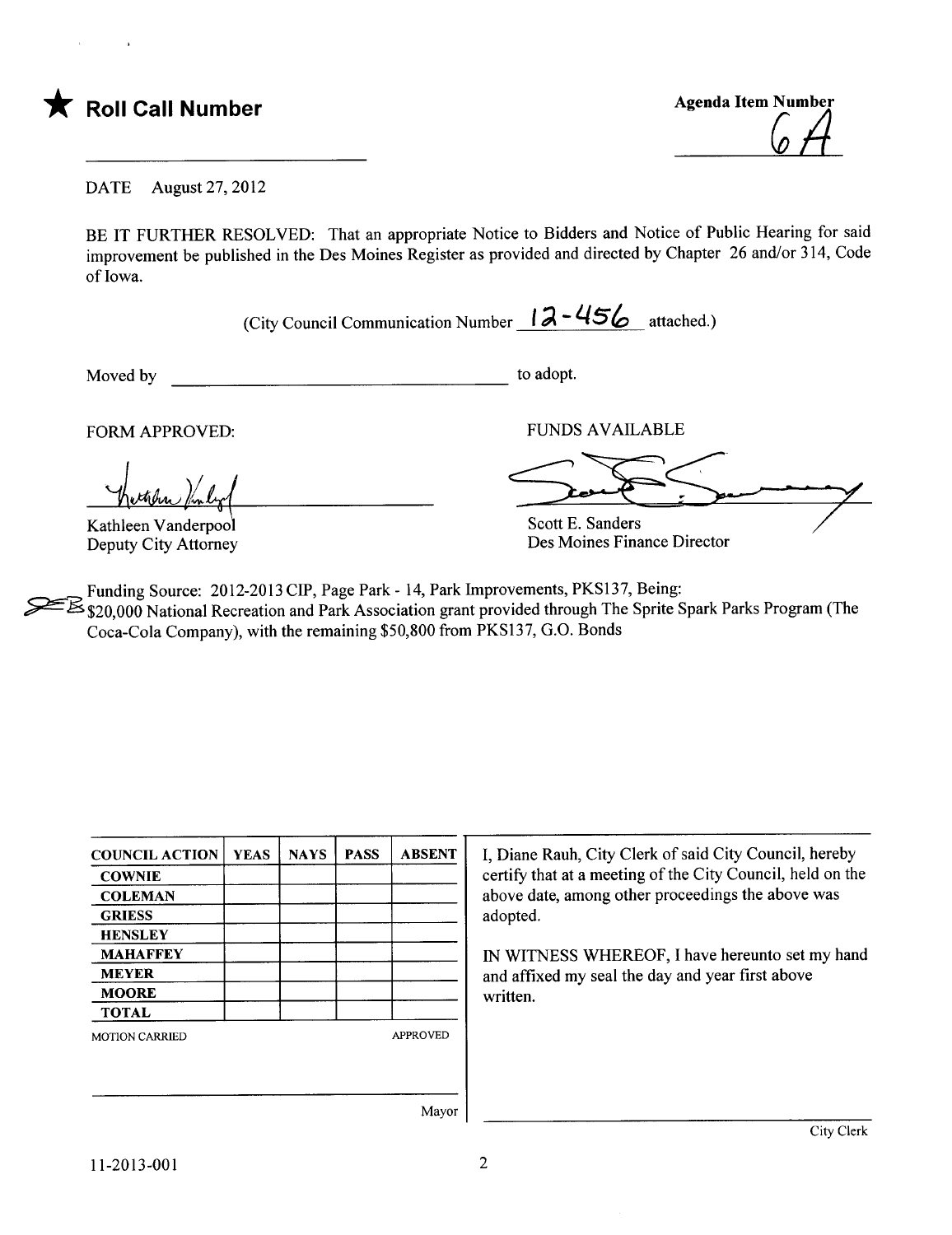

ACT ID 11-2013-001